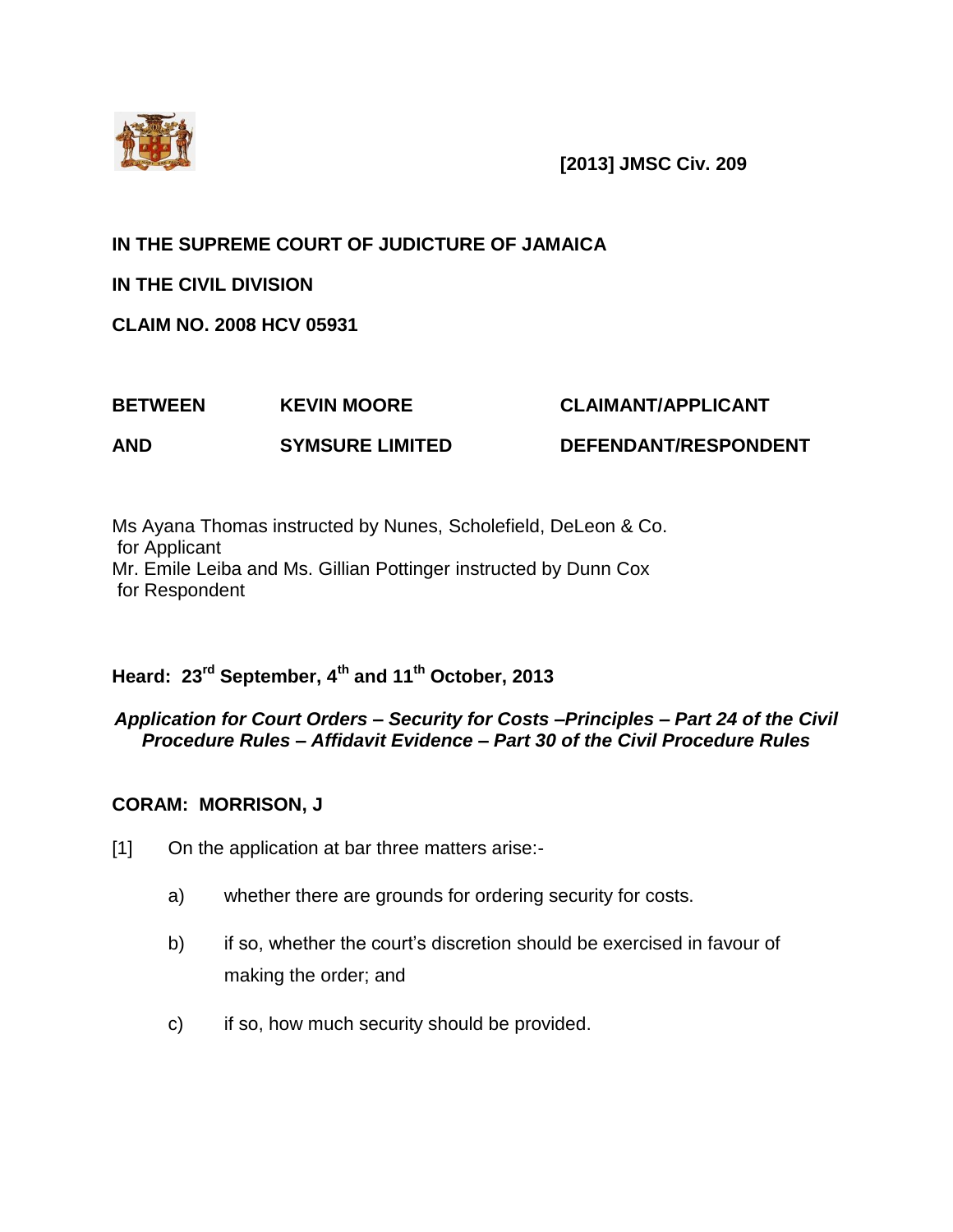In the application as referred to above, the Defendant, asks the Court to order that:-

- 1. The Claimant, on or before October 4, 2013, shall provide security for the Defendant's cost of three million dollars (\$3,000,000.00).
- 2. The abovementioned sum shall be paid into an interest bearing account at the National Commercial Bank Jamaica Limited in the name of the Attorneys-at-law for the parties and held in escrow as security for the Defendant's costs of this action until the determination of the claim herein or further order of the Court in relation to same.
- 3. The Claimant's claim shall be stayed until such time as the security for costs as ordered above is provided.
- 4. In the event the said sum of three million dollars (3,000,000.00) is not paid this claim shall stand as struck out, with costs to the Defendant.
- 5. Permission be granted to the Defendant to file an Amended Defence within seven (7) days of the order herein.

[2] The grounds on which the Applicant buttressed the application are stated to be that:

- a) Pursuant to Rule 24.2(1) of the Civil Procedure Rules;
- b) Pursuant to Rule 24.3;
- c) The Claimant incorrectly stated his address with a view to evading the consequences of litigation;
- d) Pursuant to Rule 24.2(4) of the Civil Procedure Rules;
- e) Pursuant to Rule 24.4 of the Civil Procedure Rules
- f) Pursuant to rule 20.4(1) and 20.4(2) of the Civil Procedure Rules.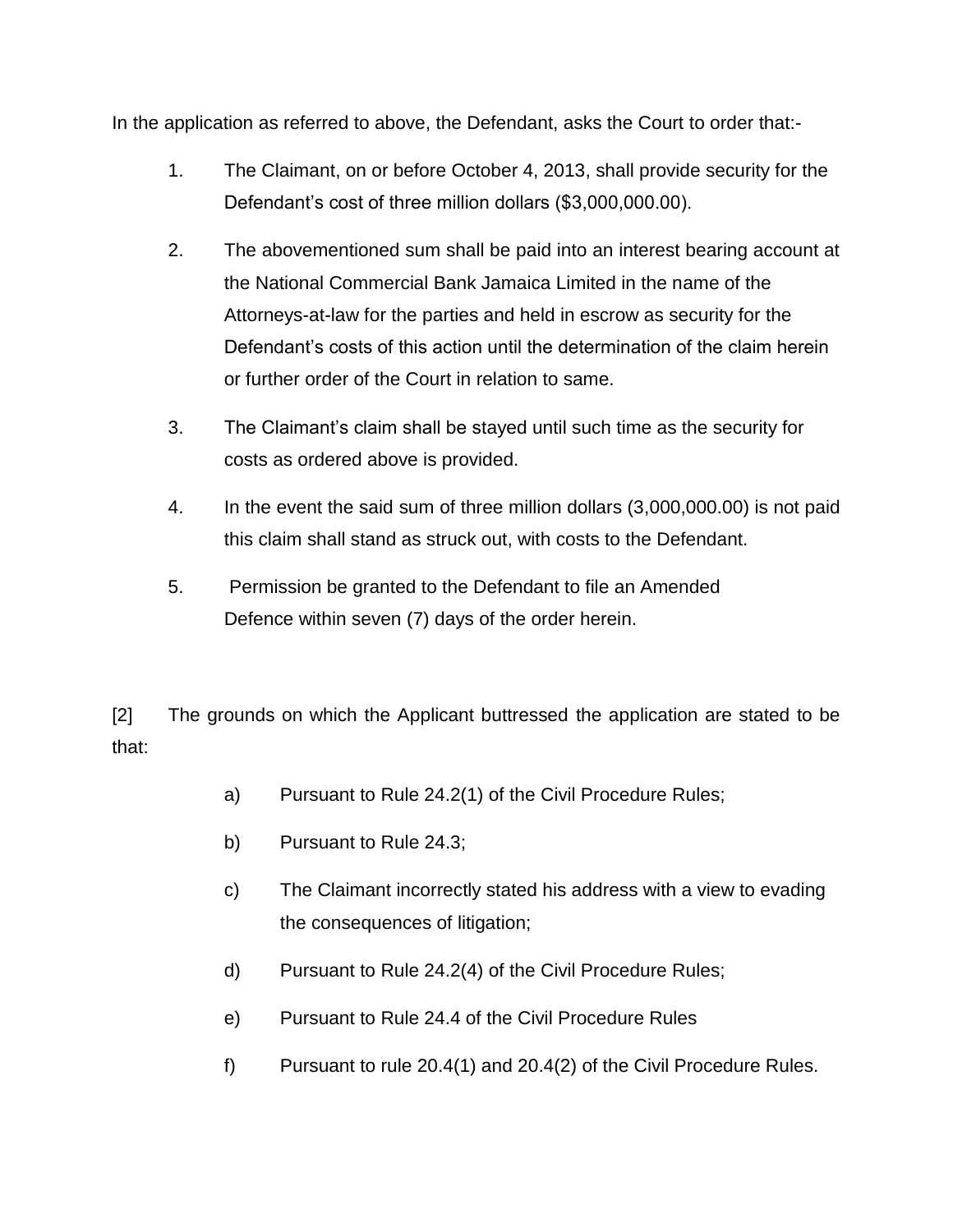I wish to point out at the very outset that, the Respondent did not oppose the application by the Defendant to file an Amended Defence provided that the Claimant, in counterbalance, is allowed to plead to the amendment, if he is so advised.

# **The Submissions**

[3] The Applicant through written submissions and speaking notes made presentations which touched and concerned where the Claimant is ordinarily resident, the Claimant's lack of funds; the issue of delay; and, the stifling of the claim. It is of course noted that the areas covered by the submissions are the ones that are germane to an application such as the one which now occupies the court's attention.

[4] To establish the submissions the applicant recruited the authorities of:

- 1. **Manning Industries Inc. et al v Jamaica Public Service Co., Ltd.,** Suit No. C.L. 2002/M058, judgment delivered on  $30<sup>th</sup>$  May 2003;
- 2. **Porzelack KG v Porzelack (UK) Ltd**. [1987] 1 All. E.R. 1074
- 3. **E. Phil & Sons A/S v West Indies Home Contractors Ltd. And Maritime And Transport Services Ltd**., Claim No. 2008 HCV 00653, judgment delivered on 6<sup>th</sup> July, 2012

[5] On behalf of the Respondent Mr. Leiba attached the submissions of his opposing number not so much as to the applicability of the issues as raised but as to the flawed content of the affidavit evidence in support of the application or the lack of evidentiary support for the submissions by the Applicant. Here reliance was placed on:

- 1. **HDX 9000 Inc v Price Waterhouse (A Firm)** SCCA No. 65/2006, judgment delivered on September 8. 2006;
- 2. Atkin's Encyclopaedia Of Court Forms in civil proceedings;
- 3. Commonwealth Caribbean Civil Procedure 3<sup>rd</sup> ed by Gilbert Kodilinye and Vanessa Kodilinye.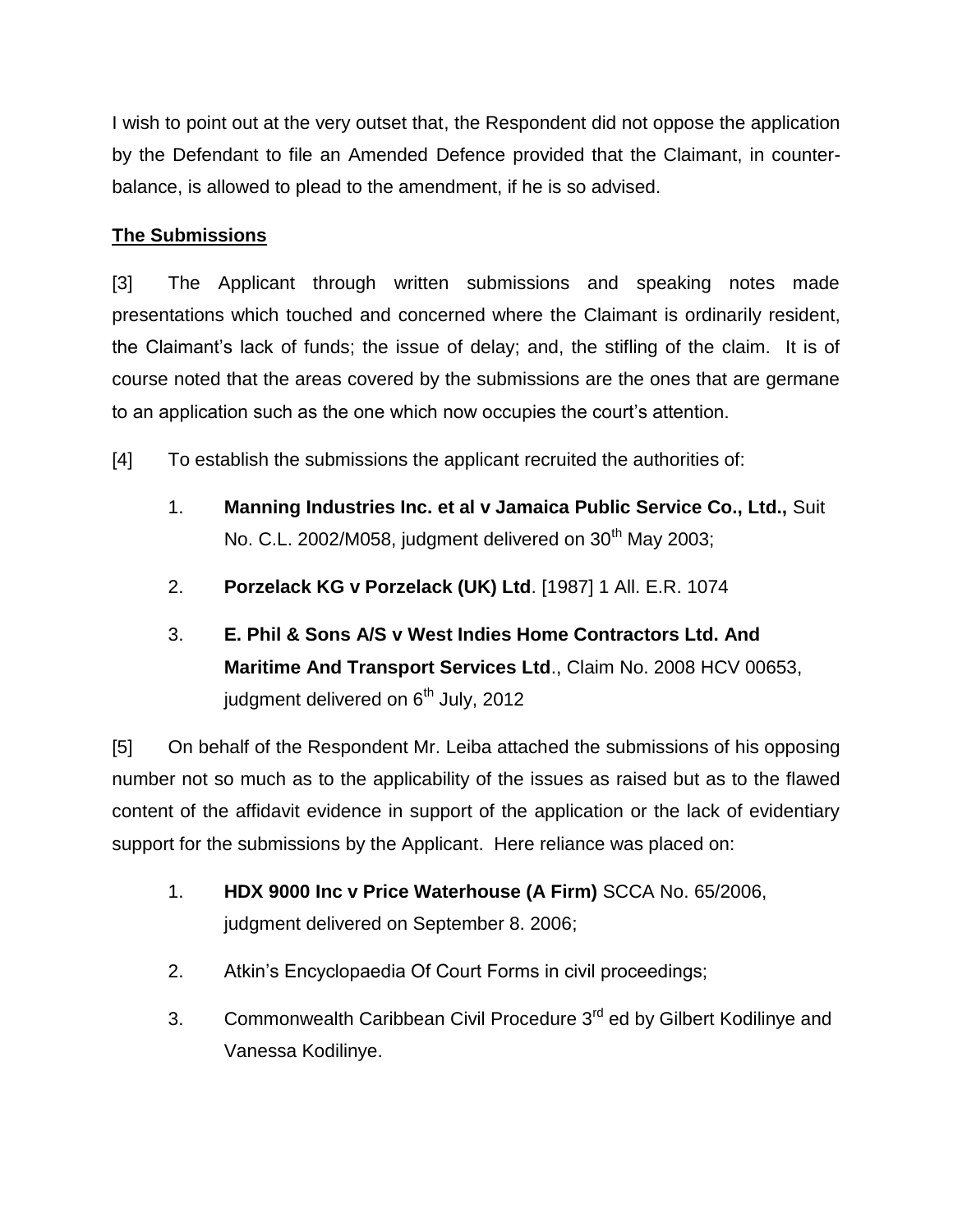[6] As attested to by the Applicant, it is Part 24 of the Civil Procedure Rules (CPR) which deals with Security for Costs.

[7] Rule 24.2 is captioned "Applications For Order For Security For Costs." It sets out what an Applicant, such as the Defendant herein, ought to do.

[8] First, a defendant in any proceedings may apply for an order requiring the claimant to give security for the defendant's costs of the proceedings.

[9] Second, where practicable, such an application must be made at a case management conference or pre-trial review.

Third, an application for security for costs must be supported by evidence on affidavit.

[10] The extracted portion, in my view, is critical to an assessment of the factual basis on which the application is made. In other words, the application cannot be determined in a sterile and abstract way. There has to be sufficient information upon which it can be grafted.

[11] Fourth, where the Court makes an order for security for costs, it will determine the amount of security and direct the manner in which and the date by which the security is to be given.

[12] Having determined what is required of such an applicant, Rule 24.3 sets out certain conditions that are to be met: "The Court may make an order for costs under Rule 24.2 against a claimant only it if is satisfied, having regard to all the circumstances of the case, that it is just to make such an order …"

[13] In addition to the above conditions there are other relevant considerations. They are, *inter alia*, that the Claimant is ordinarily resident out of the jurisdiction; the claimant failed to give his or her address since the claim was commenced with a view to evading the consequences of litigation.

[14] In engaging the suite of considerations I will do so *seriatim* by asking and answering the following: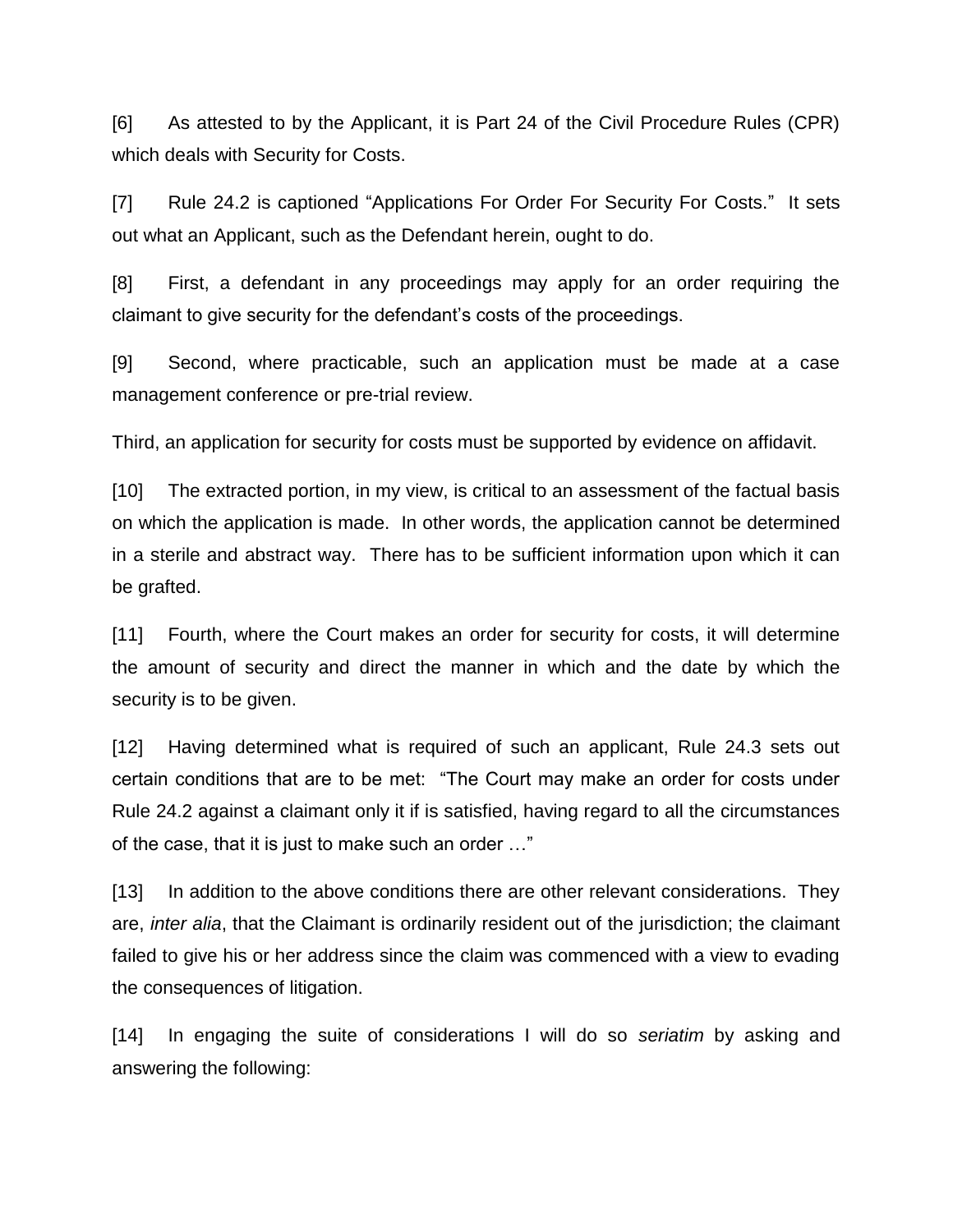- 1. Is the Claimant ordinarily resident outside of Jamaica?
- 2. Is the Claimant impecunious?
- 3. Has the Claimant delayed in making the application?
- 4. What amount if any should be awarded by the Court in the circumstances?

# **Marlon Cooper**

[15] This deponent, according to his affidavit sworn to on  $22<sup>nd</sup>$  July 2013, says that he is a Director of the Defendant company and a member of the company's board of directors. As such, he is duly authorized to make this affidavit on behalf of Defendant.

[16] He says at a paragraph 3 of his affidavit:

"The facts and matters on which I depone … are either within my own knowledge and are true or are based upon the Defendant's documentation relevant to this matter or on information which has been supplied to me, in which case the source of that documentation or information is stated and those matters are true to the best of my knowledge, information and belief."

I pause here to make a few pertinent comments in respect of affidavit evidence inasmuch as the affidavit of Mr. Marlon Cooper has suffered criticism from the Claimant's attorney-at-law. Exactly what it is that should be contained in an affidavit such as the current one is determined by Part 30 of the CPR.

[17] Rule 30.3 of the CPR says that the general rule is that an affidavit may contain only such facts as the defendant is able to prove from his or her own knowledge. However, "an affidavit" concedes this section, "may contain statements of information and belief –

- a) where any of these Rules so allows; and
- b) where the affidavit is for use in … any procedural or in application, provided that the affidavits indicates: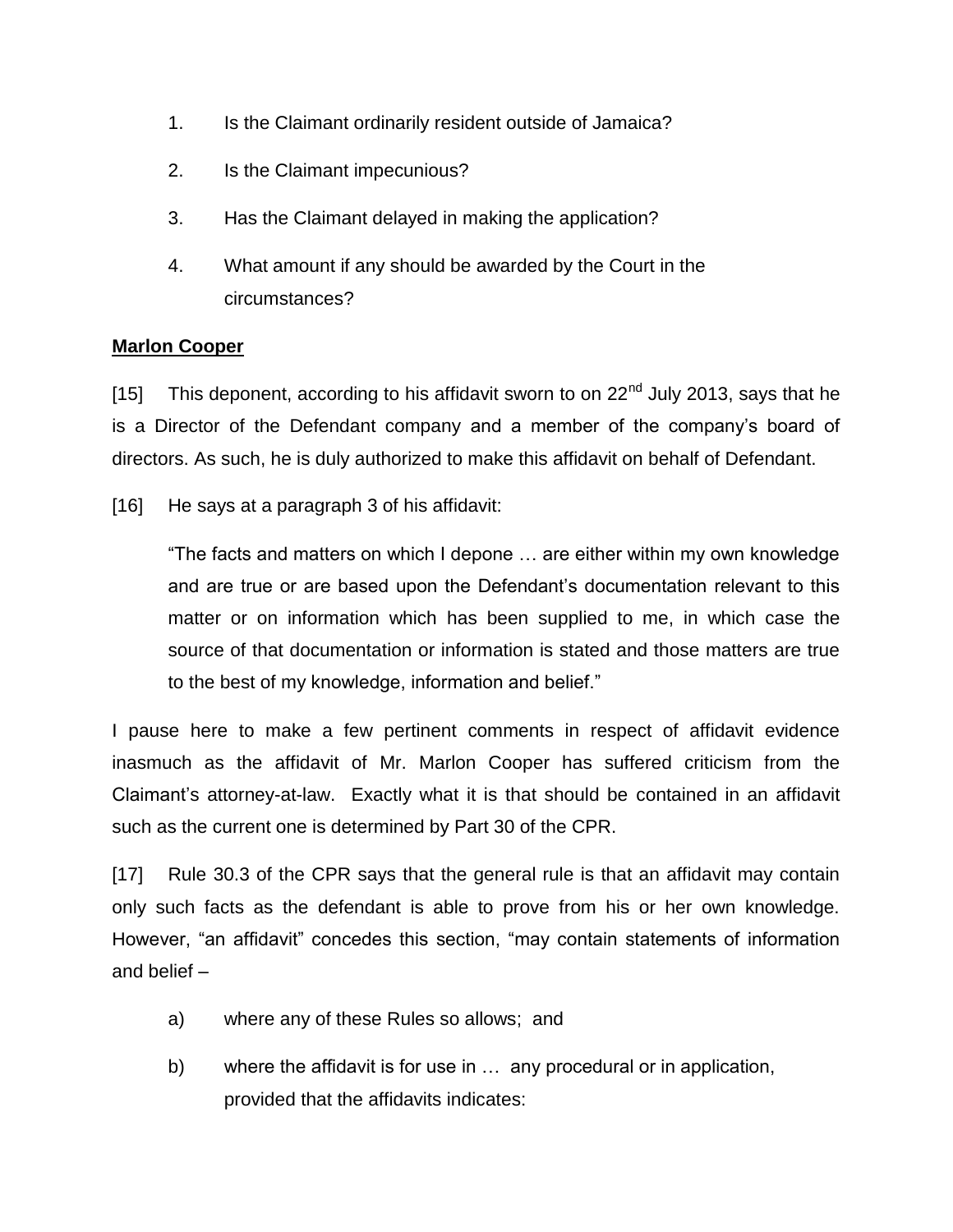- i. which of the statements in it are made from the deponent's own knowledge and which are matters of information or belief; and
- ii. the source of any matters of information and belief …"

[18] As already observed an application for security for costs must be supported by evidence on affidavit so, the next question to be asked, according to Rule 30.3(2)(b), is whether the deponent has identified in his affidavit, which of the statement in it are made from the deponent's own knowledge; which are matters of information or belief; and, significantly, the source of any matters of information and belief.

These are plain words which do not demand being commented upon.

[19] To rejoin, the deponent gives a slew of information on which he relies to ground his application. I make the observation, here and now, that generally speaking each paragraph of his affidavit has failed to resonate with the dictates of Rule 30.3 in that they have either omitted to say whether the statement is from the affiant's personal knowledge or are matters of information or belief or indeed to identify their source. A few instances will suffice: paragraph 4 commences "That the Claimant … is ordinarily resident outside of Jamaica", without regard to particularizing the acquisition of the information or its source. Merely to state that, "the address he provided to Symsure at the time of his engagement as a consultant," without the concomitant preface of, 'it is my information or belief' and the source thereof, cannot be offset by an omnibus paragraph such as what paragraph 2 attempts to do as the affidavit must have regard to identifying, 'which of the statements in it (the affidavit) are made from the deponent's own knowledge and which are matters of information or belief …" Paragraph 5 has failed.

[20] Paragraph 9 as couched has offended Rule 30.3 in every expectation of its dictate. So too is paragraph 10 which is stark and staring bald in its assertion that, "the cost of defending this claim will be in the region of Three Million Dollars Four Hundred Thousand (sic)", (\$3,400,000.00) without more. Something else has to be in the mortar of facts other than the pestle of proof by assertion. Even if I am wrong in my evaluation of the affidavit evidence so far let me now turn observation to the Respondent's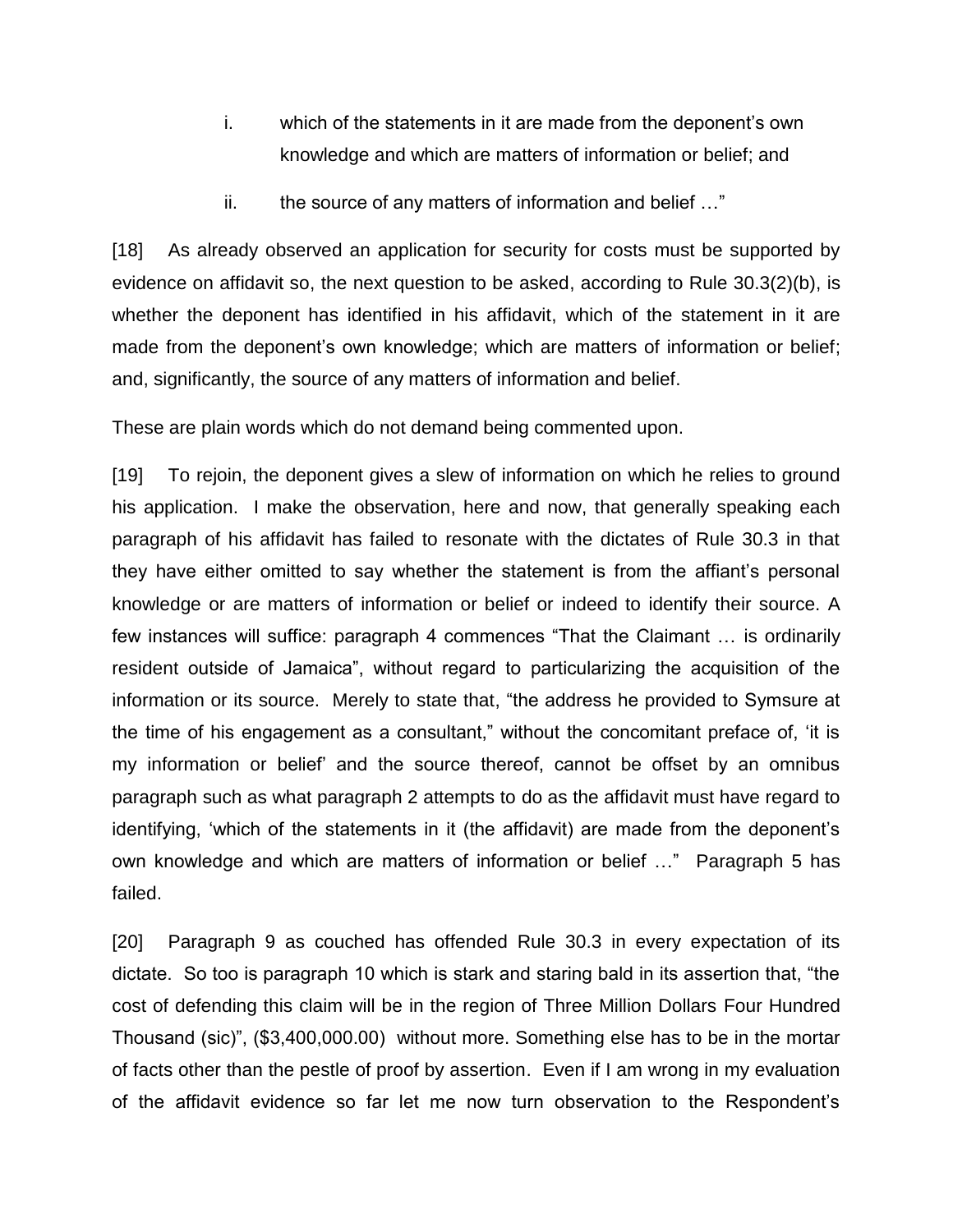affidavit. In it Mr. Kevin Moore has deponed to his lack of funds, to his claim's prospect of success, to the Applicant's delay in applying and, obliquely, to the Defendant's attempt at stifling a genuine claim. His affidavit is as suspect to the self-same criticism as he has made of his counterpart.

### **Residence**

[21] The Applicant states that the Respondent provided to the Defendant an address which is in Florida, United States of America, at the time of his engagement as a consultant and that the Respondent travelled very regularly to the United States of America in order to spend time with his wife and children who continued to reside there. The above were stressed in order to say that the Claimant is ordinarily resident outside of Jamaica.

[22] In response the Respondent says that he resided at 15 Norbrook Drive, Kingston 8, Saint Andrew but that he now resides at 812 Hawthorn Terrace, Weston, Florida 33327 United States of America. The Respondent in further deflection of the Applicant's statement says that he is not ordinarily resident in Jamaica. He asserts that his father owned the property at 15 Norbrook Drive and that is where they resided until recently when the property was sold and his father moved to 41 Cherry Drive, Kingston 8. However, he also says I also reside at 812 Hawthorn Terrace, Weston, Florida, U.S.A. After migrating, he proclaims, "he still visited quite frequently and still considered Norbrook Drive his home though he currently works in the USA even as he travels frequently between the USA and Jamaica and has always been in attendance at Court when so required …"

[23] It is to be observed that the Claimant in the Claim Form filed on  $16<sup>th</sup>$  December 2008, states his address as being 15 Norwood Drive, Kingston 8, St. Andrew where in his affidavit of September 17, 2003, he says he lived at the St. Andrew residence for over (15) years until recently. His affidavit evidence is silent as to when the, "over 15 years" commenced and what the imprecise phrase of "until recently" denotes.

[24] It is the law that residence is determined by the Claimant's habitual or normal residence as opposed to any temporary or occasional residence: See **Lysaght v**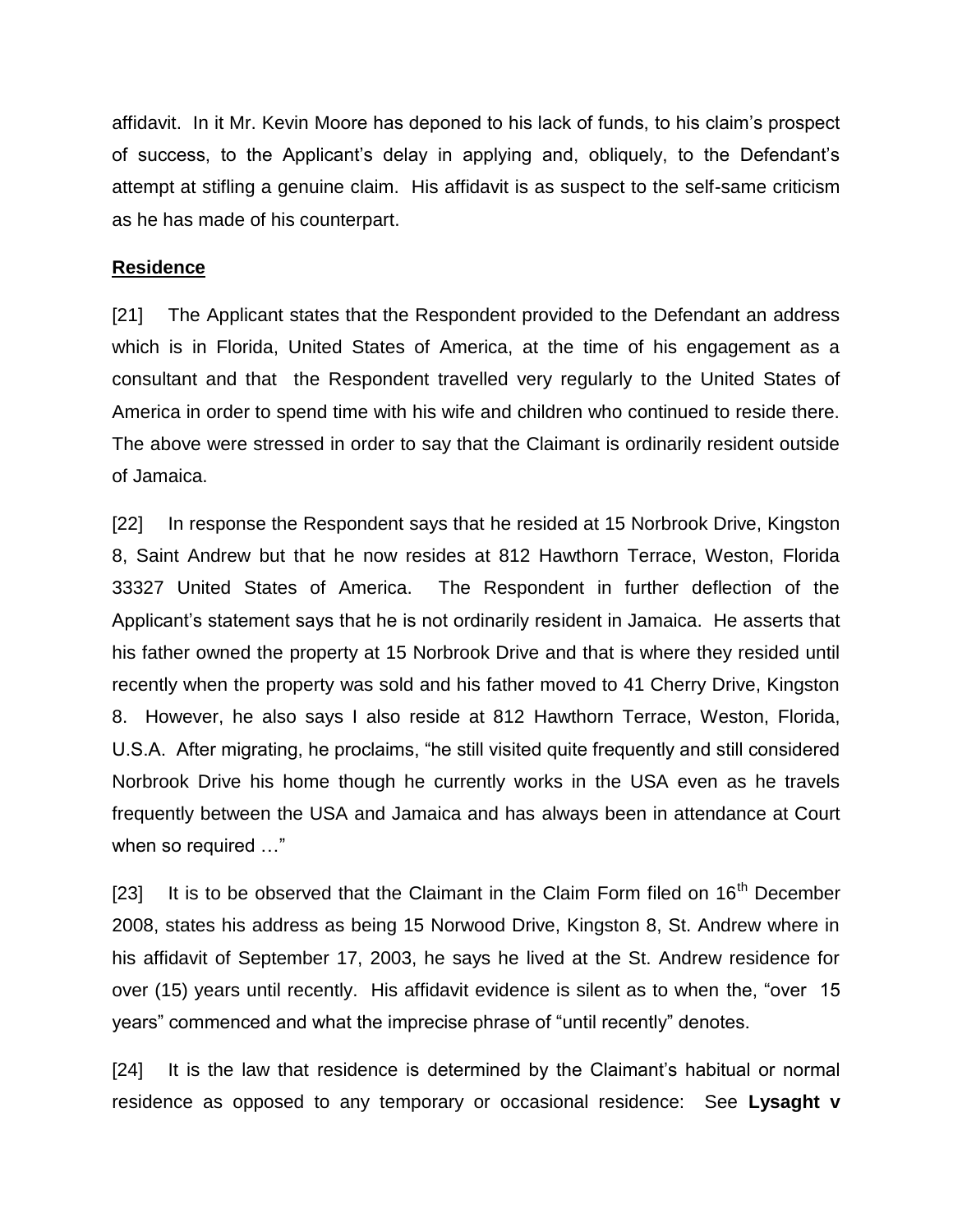**Commissioner Of Inland Revenue** [1928] A.C. 234; **R. v Barnett London Borough Council Ex parte Shah** [1983] 2 A.C. 309. The question of whether the Claimant's residence is outside the jurisdiction is one of fact and degree and the burden of proof is on the Defendant. It is also the law that a person who intends to emigrate should not be regarded as being resident outside the jurisdiction until he or she does so: See **Appah v Monseu** [1967] 1 W.L.R. 893.

[25] It seems to me, therefore, that the Claimant's current normal residence or habitual residence is outside the jurisdiction and as such an order for security for costs would ordinarily be eminently warranted provided that the other considerations are established. Inasmuch as this is so still I am mindful of the flawed affidavit of the Applicant.

# **Claimant's Impecuniosity/Lack Of Funds/Amount**

[26] Here the Claimant's response to the Defendant's affidavit is merely to say that his lack of funds has been caused by the Defendant's conduct. Having noted that, however, Marlon Cooper says at paragraph 6 of his affidavit that he conducted a search of the Claimant's name and profile on the professional networking website Linkedin from which he identified the Claimant's profile based on his photograph and employment history. There he ascertained that the Claimant is presently working at Nube Systems LLC, a company located in the Miami/Fort Lauderdale area in the U.S.A. From that basic information and having regard to his belief that the Claimant does not have any assets in Jamaica he estimates that "the cost of defending the claim will be in the region of Three Million Four Hundred Thousand Dollars (\$3,4000,000.00)."

[27] Two observations are warranted here. First, the Claimant has not sought to rebut the statements at paragraph 6, 8 and 10 of the Marlon Cooper's affidavit. Rather, the Claimant apart from asserting his lack of funds has not uncoorperated in his affidavit in response any information which would provide some guidance to the court on this aspect of the application. All he was prepared to say in furtherance thereof is that the claim is excessive and he cannot afford to pay the sum requested. Still, Mr. Marlon Cooper's affidavit lacks the kind of specificities as would enable the court to decide on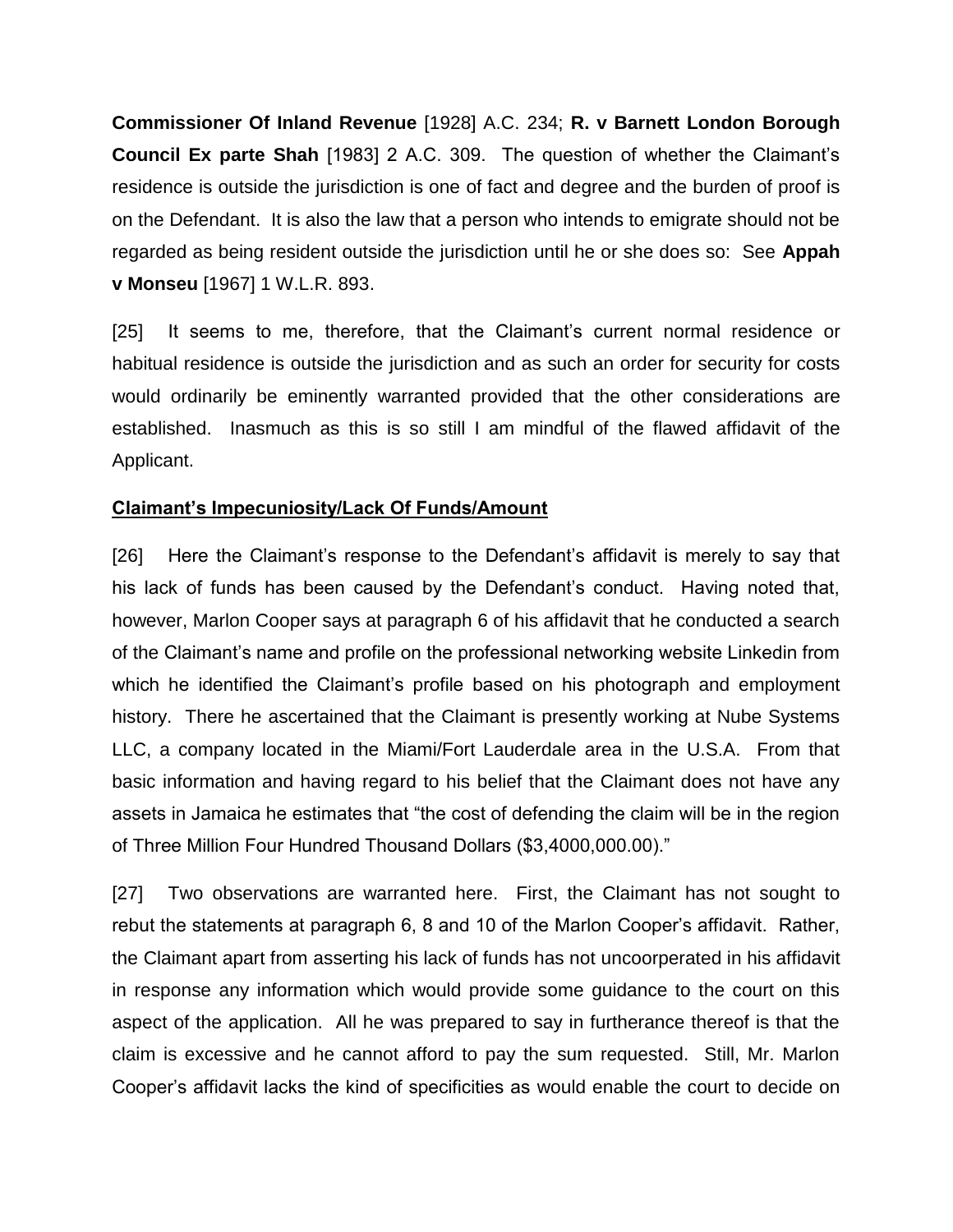an appropriate sum. Clearly, the court cannot graft figures upon airy nothing. Something material and of substance would have to be put before the court. That did not happen.

[28] In **Harnett, Sorrell And Sons Ltd v Smithfield Foods Ltd.,** a case arising out of the jurisdiction of Barbados, Blagrave,J. noted that in respect of the Defendant's manager that though he had given an affidavit in which he stated that he verily believed that the Plaintiff company had no assets in Barbados that the said affidavit did not disclose what costs the Defendant had incurred up to that time, neither did it indicate what the Defendant's final costs would likely be. Indeed, that the figure suggested for security for costs could not be justified as no foundation for it had been laid.

[30] He having determined that the application before him was not made timeously, Blagrave J felt a strong suspicion that the claim was not genuine. He felt that the size of the security for costs was clearly oppressive and as such would have had the effect of stifling a genuine claim and that "might well have been the motive for the filing of this last minute application". He accordingly refused the application.

[31] In **Procon (Great Britain) Ltd v Provincial Building Co. Ltd. v Provincial Building Co. Ltd.** [1984] 1 W.L.R. is authority for the principle that any security should be such as the court thinks just in all the circumstances. The amount should be neither illusory nor oppressive: See **Hart Investments Ltd v Larchpark Ltd** [2008] 1 B.C.L.C. 589. However, notes the author Stuart Sime in a practical approach to Civil Procedure, 13<sup>th</sup> edition, page 346, "The court needs assistance on the amount of costs the defendant is likely to incur in the claim, and for this reason it is usual to exhibit a summary statement of costs to the defendant's evidence in support."

[32] I am of the view that the unhelpful point-counterpoint sallies in the respective affidavits of the opposing parties do not assist as to the amount of the security for costs and I venture to add that it is the Applicant's duty to provide evidence of the amount of costs it is seeking to impose on the Claimant, otherwise, the court will be engaged in the futility of groping for figures in the dark, which, of course, it will not do.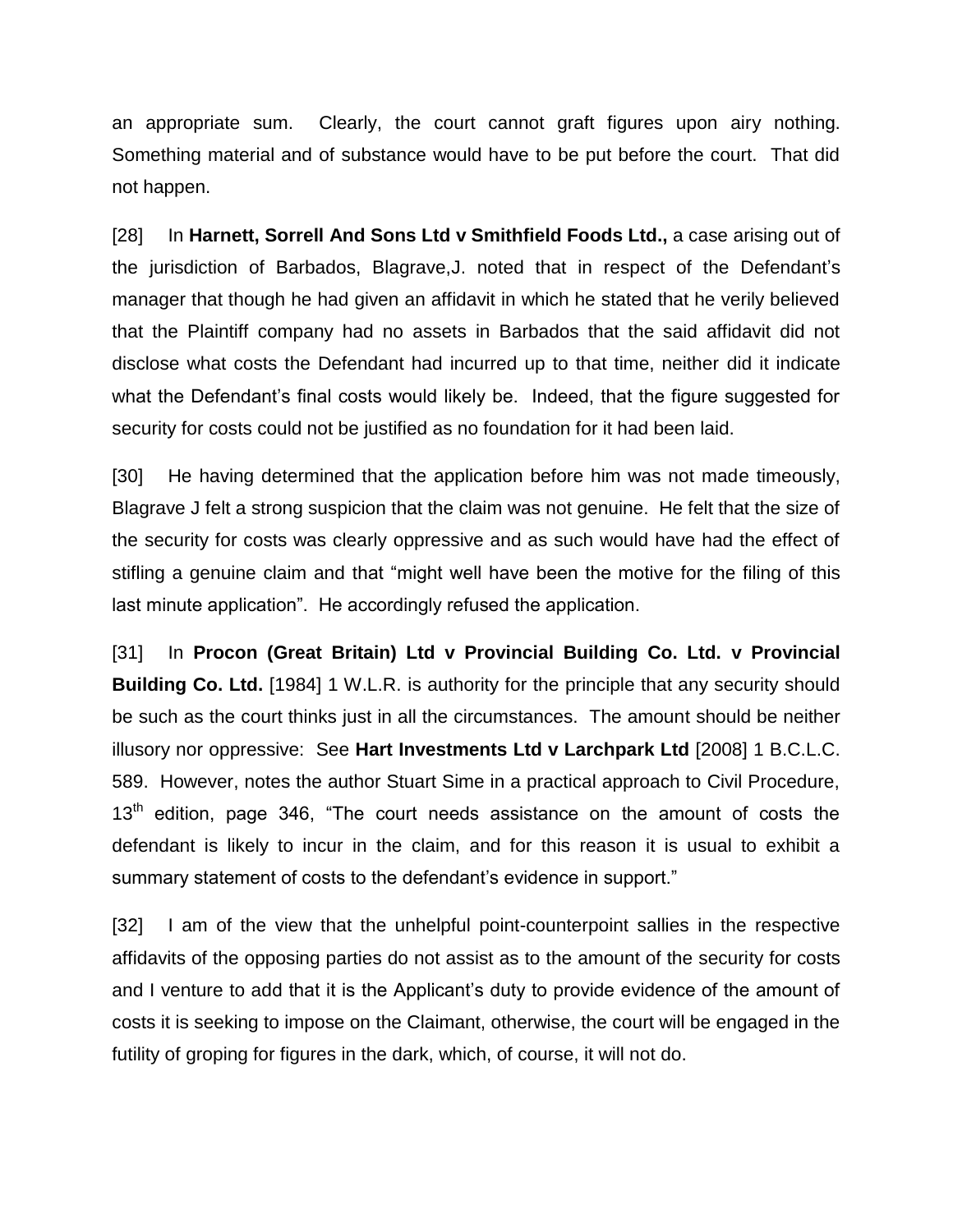[33] I can find no discernable reason to disagree with such a practice which allows for the placement of material before the court on which it can graft an amount that reflects security for costs. In fact **Porzelack** *supra,* cannot even assist the Applicant as whatever are the costs going forward those costs should have been embodied in an affidavit if only for the fact to enable the other side to advise itself.

# **Delay/Stifling The Claim**

[34] Here the rule is that applications for security for costs should be made at the Case Management Conference or at Pre-trial. Here, the Claimant contends that the application was made at the most appropriate time at a case management conference and having regard to the mandatory provision of the CPR for mediation the first case management conference was on the  $28<sup>th</sup>$  September 2012 while mediation was completed on the  $12<sup>th</sup>$  March 2013 the day before the second case management conference which was adjourned to the hearing date of the application. As such, contends the applicant, there was no significant delay in making the application.

[35] It is against the above background that the Claimant depones, at paragraph 8 of the affidavit, that since the filing of the claim in 2008 significant time has passed and that he has incurred significant costs. He rebukes the Defendant for significant delay and bewails that if the said order is granted now it would delay his claim and prejudice his position. Further, he believes that the application is now being made in an oppressive manner and in order to stifle a genuine claim.

[36] I interject here to reflect on my understanding of the law. Where a Claimant's claim has a good chance of success, the court will hesitate before making an order that will have the effect of preventing the claim from going forward. The Claimant has the burden of satisfying the court that ordering security for costs will stifle a genuine claim. In **Kuenyehia v International Hospitals Group Ltd.** [2007] EWCA Civ. 274, LTL 27/2/2007, the claimant produced misleading documentation and made inconsistent statement about assets for funding the claim. The claimant was held to have failed to discharge this burden. The policy consideration appears to be that the need to protect